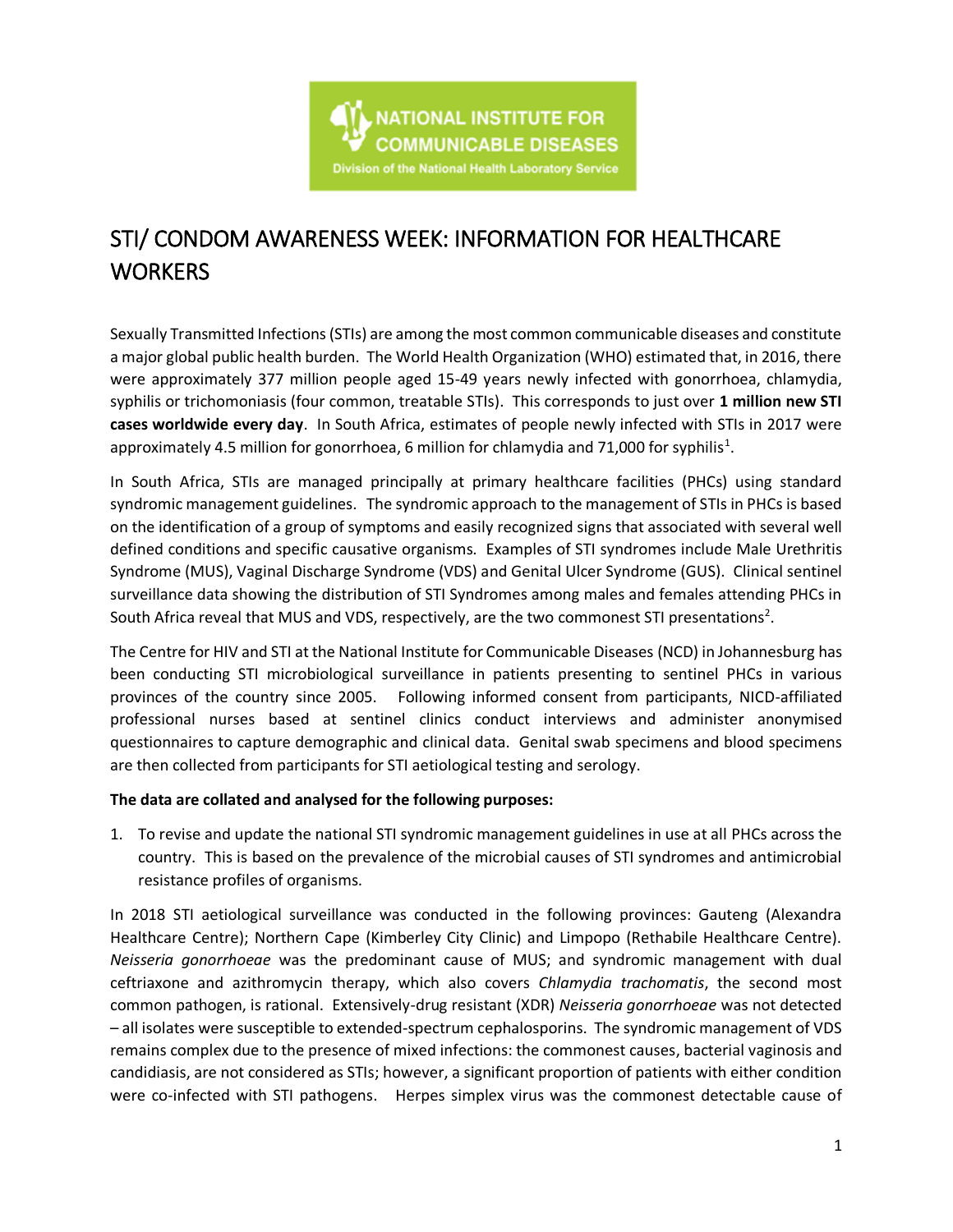

genital ulceration, supporting the continued use of acyclovir in syndromic management. The HIV seroprevalence among STI patients was high, underlining the importance of linkage to universal HIV counselling and testing in primary healthcare settings.

Report on microbial aetiology of STI syndromes:



<https://www.nicd.ac.za/wp-content/uploads/2019/11/GERMS-SA-AR-2018-Final.pdf>

The PHC STI syndromic management guidelines were recently updated (in 2018). Major changes included the removal of the age cut-off of 35 years in the VDS algorithm that stratified symptomatic females into STI and non-STI groups for treatment. Instead, treatment for sexually transmitted causes of VDS is now based on an assessment of sexual risk behaviour in the preceding 3 month period. Additionally, owing to the periodic stock-outs of benzathine penicillin in the country, alternative treatment recommendations for syphilis were included in the GUS treatment algorithm for adult males and non-pregnant females, and even for pregnant women in the event that benzathine penicillin reserves are not available for this patient category.

Link to the current Sexually Transmitted Infections Management Guidelines (adapted from Standard Treatment Guidelines and Essential Medicine List PHC):

# **Sexually Transmitted Infections MANAGEMENT GUIDELINES 2018**

Adapted from: Standard Treatment Guidelines and Essential Medicine List PHC

<https://www.nicd.ac.za/wp-content/uploads/2019/10/STI-Guidelines-27-08-19-1Final.pdf>

Currently NICD STI aetiological surveillance is conducted at three fixed sentinel sites in three key provinces: Gauteng Province (Alexandra Healthcare Centre); Western Cape (Spencer Road Clinic) and Kwa Zulu Natal (Prince Cyril Zulu Communicable Disease Centre). Going forward, sentinel STI surveillance at these sites will enable us to monitor longterm trends in STI epidemiology and antimicrobial resistance patterns.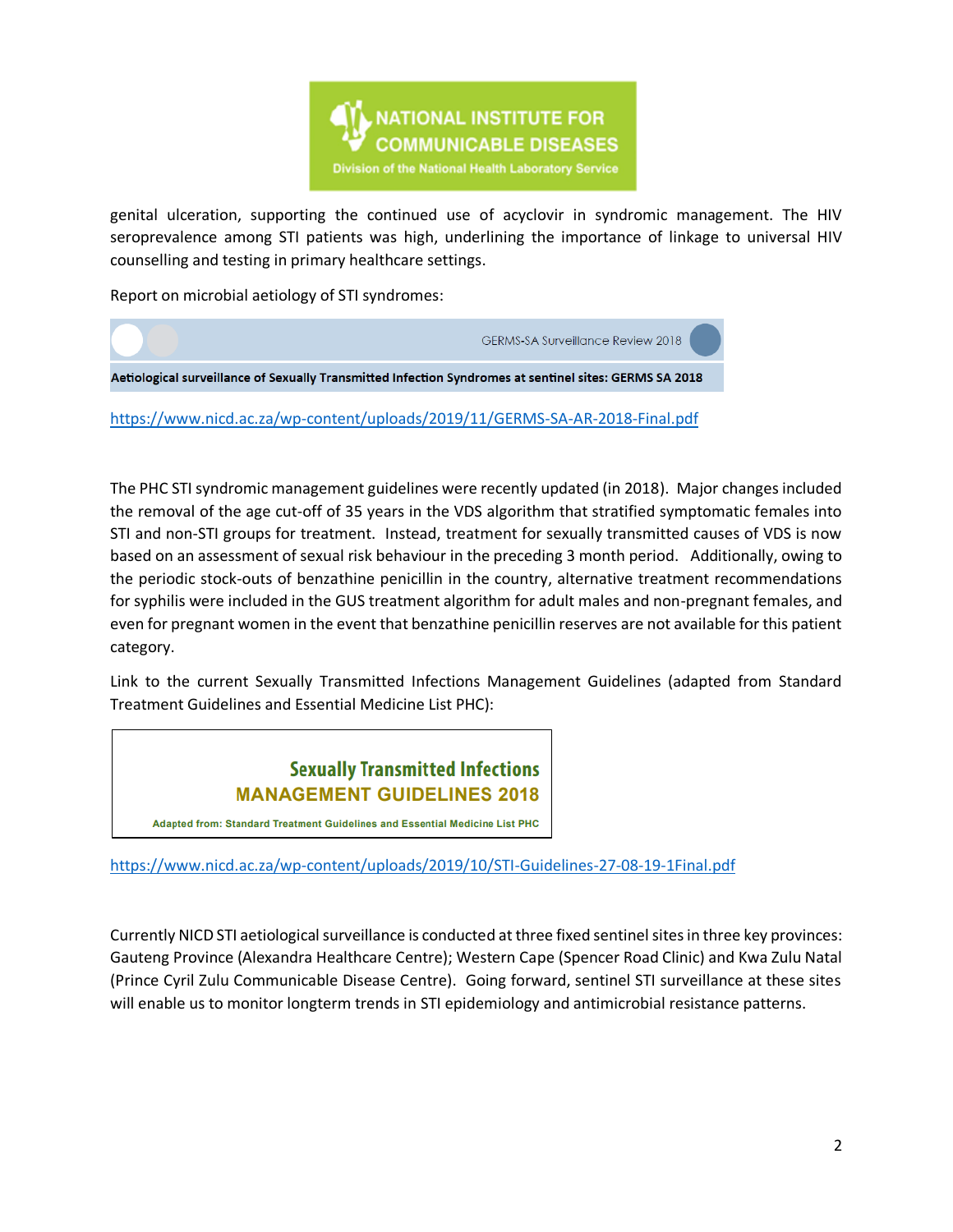

2. To monitor the antimicrobial resistance patterns of key STI pathogens and contribute data to national management guidelines as well as the World Health Organization Global Antimicrobial Resistance Surveillance System (WHO GLASS)

*Neisseria gonorrhoeae,* the causative agent of gonorrhoea*,* is a rapidly evolving organism. In 2017 it was categorised as a high-priority human pathogen by the WHO, owing to its propensity to develop resistance to all first-line antimicrobials used in treatment, and thus potentially become untreatable. In recent sentinel surveys, we have not detected resistance to currently recommended treatment for gonorrhoea (ceftriaxone and azithromycin). However, there is high prevalence resistance to penicillin, tetracycline and ciprofloxacin; hence, these antibiotics are no longer included in South African treatment guidelines for gonorrhoea. It is essential to continue to monitor for emerging *Neisseria gonorrhoeae* antimicrobial resistance through sentinel surveillance programs at PHCs and in key population groups.

Data on *Neisseria gonorrhoeae* antimicrobial resistance surveillance:



Antibiotics 2018, 7, 58; doi:10.3390/antibiotics7030058

Link to WHO GLASS 2020 report, which includes *N. gonorrhoeae* antimicrobial resistance data from South Africa (page 94):



<https://www.who.int/glass/resources/publications/early-implementation-report-2020/en/>

*Mycoplasma genitalium*, an STI pathogen implicated in genital discharge and pelvic inflammatory disease, is also associated with emerging antimicrobial resistance. The efficacy of single dose of azithromycin included in national syndromic management guidelines for genital discharge may be suboptimal for *M. genitalium* eradication and may be associated with the development of macrolide resistance. It is essential to monitor for the emergence of macrolide resistance in *M. genitalium* and tailor treatment guidelines accordingly: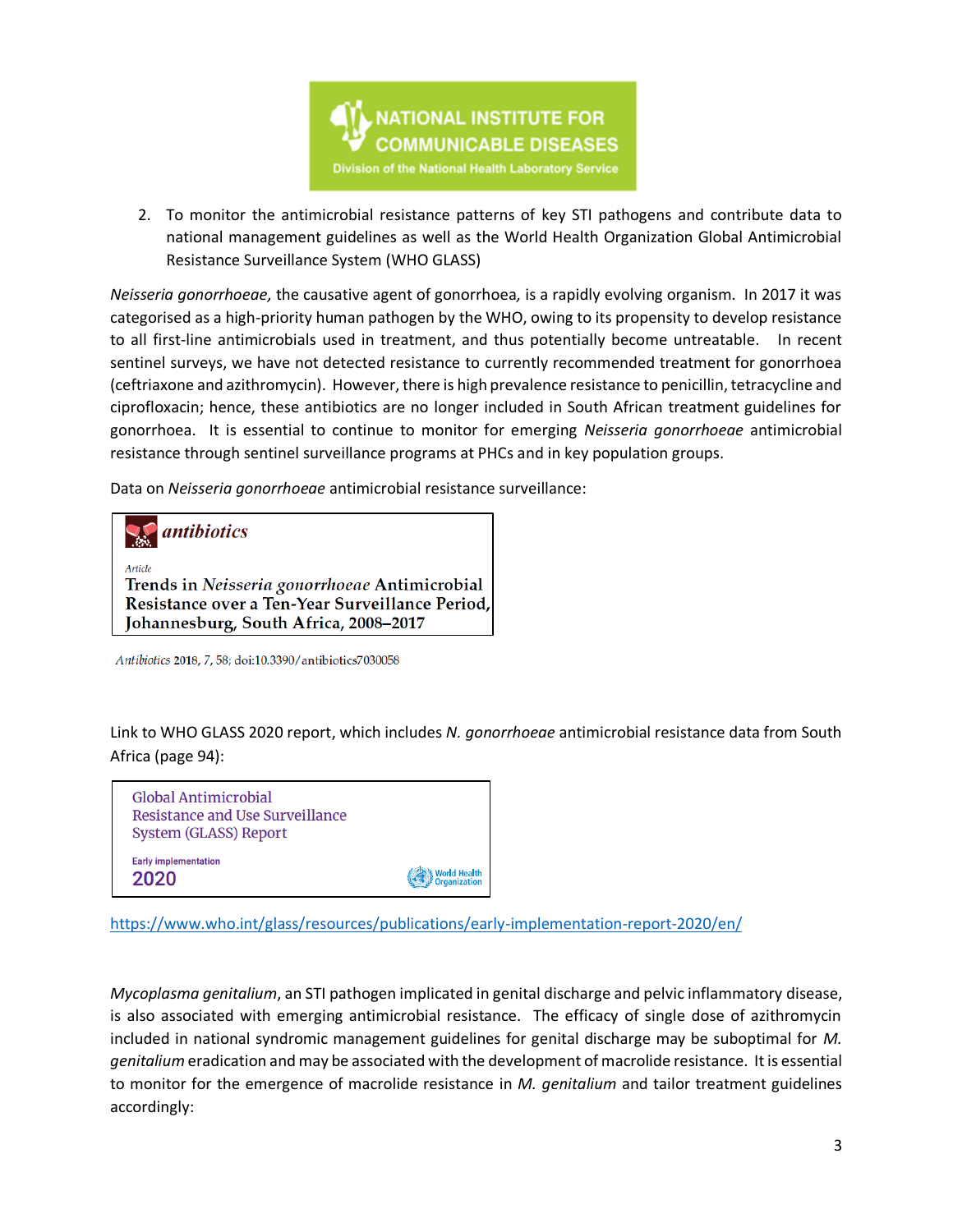

#### **RESEARCH ARTICLE**

**Open Access** 

Macrolide and fluoroquinolone resistanceassociated mutations in Mycoplasma genitalium in Johannesburg, South Africa, 2007-2014

Muller et al. BMC Infectious Diseases (2019) 19:148 https://doi.org/10.1186/s12879-019-3797-6

The STI Reference Laboratory in the Centre for HIV & STI at NICD also offers reference/ specialised STI testing for complicated STI disease, or for patients with persistent STI symptoms/ syndromes that are unresponsive to recommended first-line treatment. Aetiological testing of swab specimens of genital discharge/ ulcers using validated in-house real-time multiplex PCR assays for causative agents; as well as antimicrobial resistance testing using phenotypic and molecular techniques, will enable pathogen-directed and appropriately tailored antimicrobial therapy.

Guidelines for the management of patients with persistent STI syndromes are outlined in the adult hospital-level guidelines (Chapter 25):

#### **CHAPTER 25**

## **SEXUALLY TRANSMITTED INFECTIONS**

SEXUALLY TRANSMITTED INFECTIONS MANAGED AT **SECONDARY LEVEL OF CARE** 

<https://www.nicd.ac.za/wp-content/uploads/2020/05/STI-Adult-Hospital-Level-Guidelines-2019.pdf>

Ceftriaxone-resistant gonorrhoea is a notifiable medical condition (Category 3) in South Africa, which means that it must be notified to the National Department of Health and NICD within 7 days of diagnosis by private or public health laboratories. The ceftriaxone-resistant *Neisseria gonorrhoeae* isolate should be transported appropriately to the STI reference laboratory at NICD for confirmation of resistance, accompanied by a laboratory referral form. A case investigation form should be completed by the referring clinician and submitted at the same time for epidemiological assessment of demographic and behavioural risks and notification of recent sexual contacts.

Link to the relevant notification forms for ceftriaxone-resistant gonorrrhoea:



Appendix 1 - Confirmation of ceftriaxone-resistant Neisseria gonorrhoeae isolates - Referral to STI Reference Laboratory, **Centre for HIV and STIs, NICD**